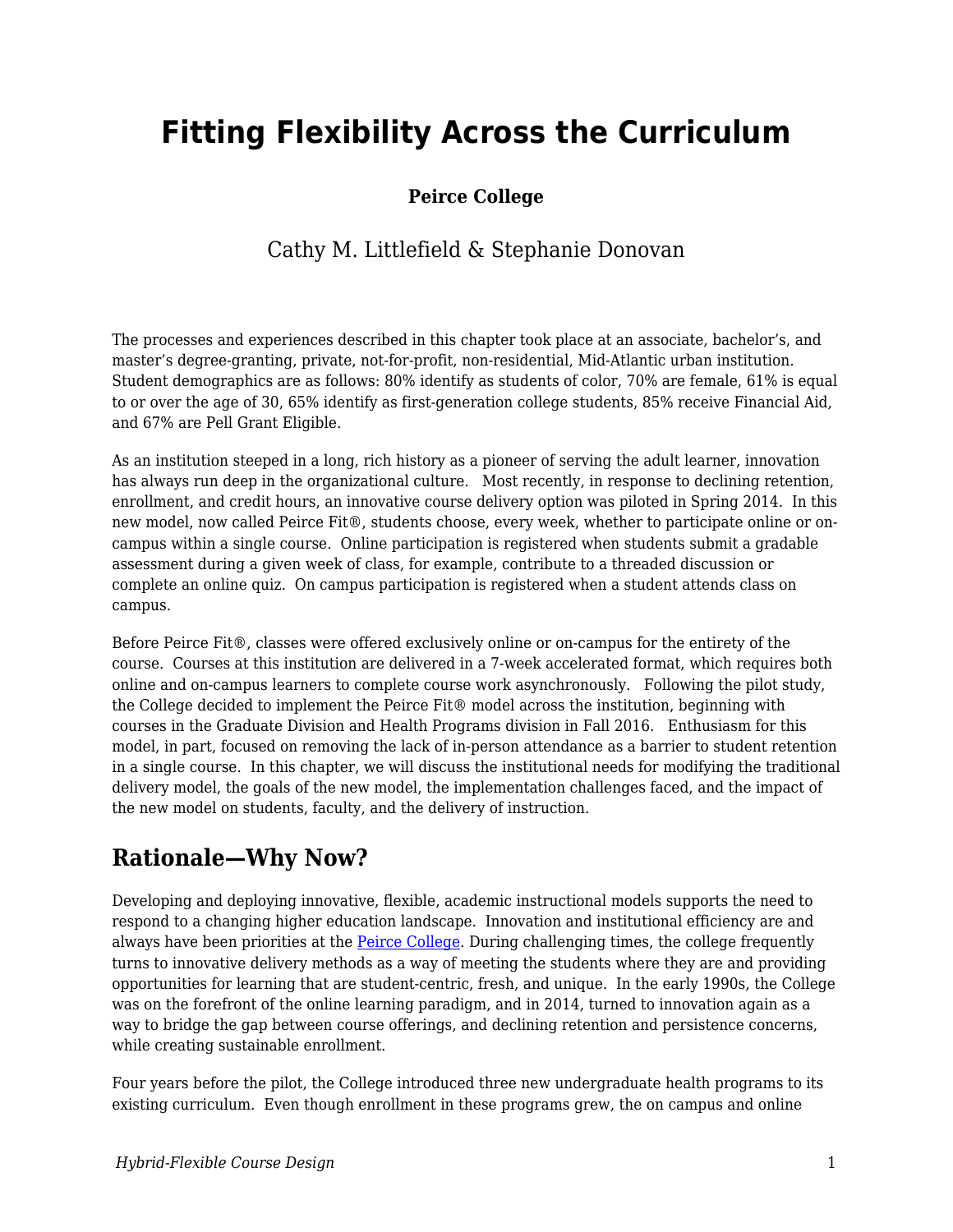sections were relatively small as a result of giving students an option for delivery mode. The College saw this as an opportunity to explore the efficacy of offering exclusive online or on-campus instruction. In the new model, students are provided the flexibility to decide every week how they will attend; fully online or on campus. During the transition to the new model, preserving on-campus delivery remained an important aspect. Research (Malone, 2014) confirmed adult learners appreciate flexibility, as such, by design we maintained a face-to-face component. Offering flexibility rather than directing students to a singular learning modality was the most appealing option for meeting the collective needs of the students and the College. The design approach was organized and intentional, with the conscious plan to provide flexibility students desire, as well as continuous enrollment and degree completion.

# **Roadmap for Implementation**

A steering committee was convened and charged by the Vice President Academic Advancement to guide and document the pilot in the academic year 2014-15 and develop a recommendation for a new hybrid delivery model. Initially organized into two workgroups, the steering committee was comprised of the department program chairs, the dean of academic operations, the instructional design specialist, and the student learning assessment specialist. Specifically, the workgroups were committee was charged with:

- 1. Articulating a working definition of Peirce Fit® for the pilot;
- 2. Evaluating courses piloted in the Peirce Fit® model and determining which elements of the pilot should remain as recommendations in the final report;
- 3. Undertaking an environmental scan and exploring how higher education institutions were using hybrid course delivery models;
- 4. Establishing a quality assurance plan for Peirce Fit® courses;
- 5. Exploring course load implications for Peirce Fit® faculty and the College;
- 6. Exploring faculty development implications for faculty teaching Peirce Fit® courses;
- 7. Exploring financial aid implications for students enrolled in Peirce Fit® courses;
- 8. Assessing financial implications to the College for offering Peirce Fit® courses/model (include budget projections);
- 9. Submitting a final report and recommendations to the College's Executive Leadership Team

The Peirce Fit® model was conceived of and piloted before the College's knowledge of Beatty's HyFlex model (EDUCAUSE, 2010). While attending the Council for Adult and Experiential Learning (CAEL) conference in November 2014, a faculty member learned about the HyFlex model. Upon her return from the conference, she shared the discovery of HyFlex with members of the College's executive leadership team responsible for managing the pilot and its subsequent college-wide implementation. Discovery of the Hylex model during the pilot phase was key to advancing the work of the steering committee and the early adopters. Specifically, we looked to the HyFlex principles of learner choice, equivalency, reusability, and accessibility to guide how we set about transforming on campus only and online only courses to Peirce Fit® courses. The principle of equivalency informed how faculty set expectations for both groups of students within a single course. Early versions of Peirce Fit® included a weekly table denoting the course learning outcomes for a given week and the assessment(s) for online and on-campus learners.

As the pilot was underway, the President and Executive Leadership Team identified Peirce Fit® as a strategic initiative, and the pilot status was removed. Consequently, the steering committee was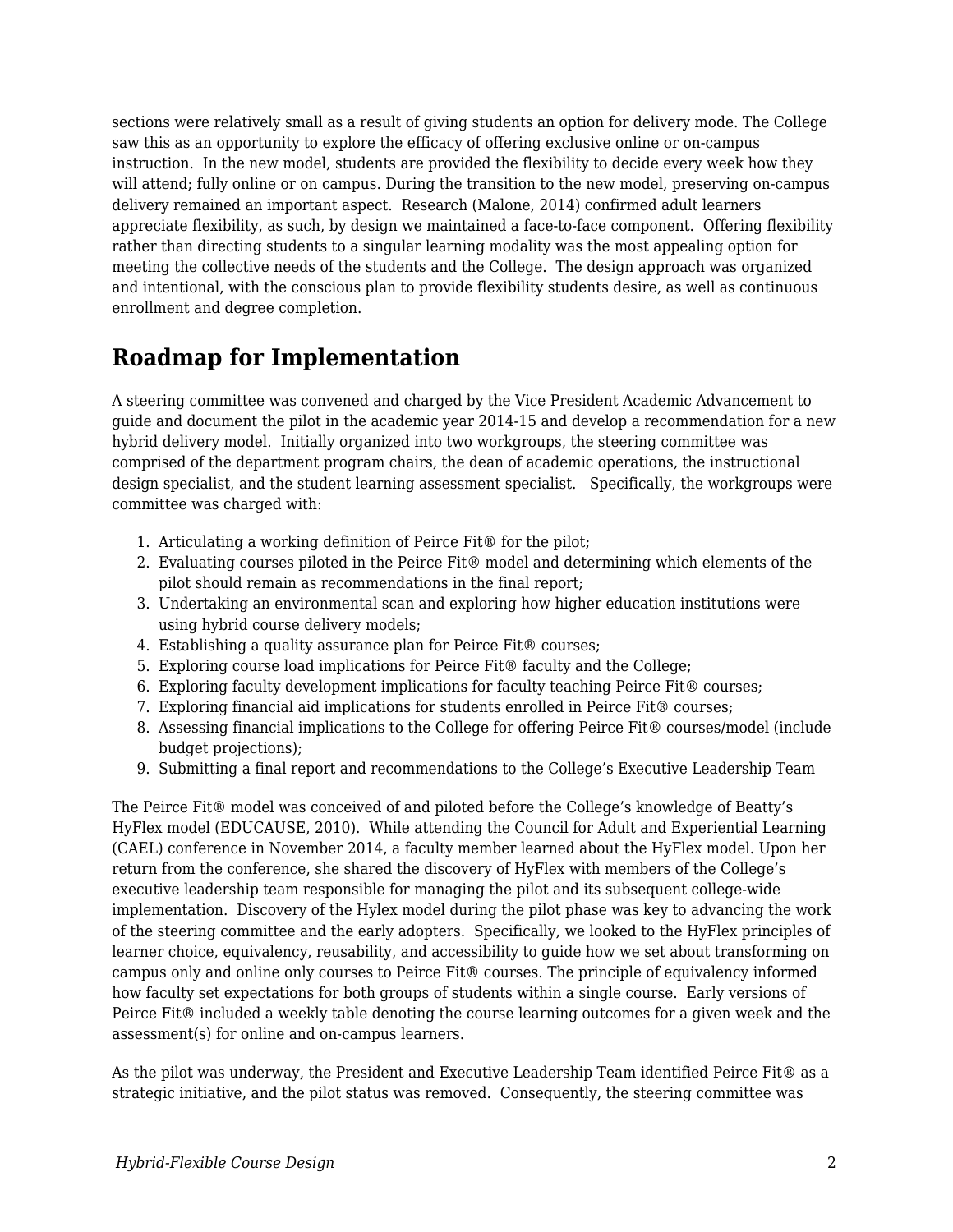restructured and a new sub-team was tasked with undertaking the financial analysis of Peirce Fit®, to include the development of an across-the-institution implementation timeline, financial analysis, required resources, identification of operational challenges, and marketing opportunities. In Fall 2014, a presentation was made at a faculty meeting designed to discuss the driving forces for change, including managing canceled classes, enrollment, retention, persistence, attendance, and the need for students to maximize financial aid in relation to timely degree completion.

The College began implementing the Peirce Fit® model in Spring-Summer, 2014-2015, with the conversion of Health Programs courses and Graduate Studies courses. Faculty received one course release time to undertake this work. Additionally, a faculty development program was created to facilitate the conversion and implementation process. In fiscal year 15-16, the Peirce Fit® model was implemented in six additional degree programs, including Accounting, Business Administration, Human Resource Management, Integrated Leadership, Information Technology, and Technology Management. In fiscal year 16-17, the College completed its conversion of courses to the Peirce Fit® model with the remaining programs in Paralegal Studies, Legal Studies in Business, Criminal Justice Studies and General Studies.

# **Implementation Process**

The design of the Peirce Fit® model, originally termed FLEX, originated from the work of the implementation team, which was comprised of four subteams; Marketing & Communications, Instruction, Faculty & Student Support, and Assessment. The Instruction subteam was charged with:

- 1. Determining course shell management (masters one for FLEX and on for online?);
- 2. Determining threaded discussion opportunities for different uses;
- 3. Demonstrating technologies that could support the FLEX delivery; (Adobe Connect, Google Hangout, Camtasia Relay, YouTube, ApprenNet)
- 4. Developing pedagogy best practices for the FLEX environment (Ex; flipped classroom);
- 5. Establishing minimum design criteria for FLEX courses (how are FLEX courses different); (Early Adopters)
- 6. Implementing a plan for strengthening the student and instructor experience in a FLEX course; (chart, lesson plans, learning activities)
- 7. Articulating faculty expectations for teaching FLEX; (FAQ)
- 8. Implementing classroom management and student management strategies in a FLEX environment (Ex; student no shows); (FAQ, lesson plan)
- 9. Determining the course schedule for FLEX and online-only offerings;
- 10. Authoring and securing approval of "Note to Instructor" language
- 11. Documenting how one would FLEX a course
- 12. Developing an expedited QA process and rubric
- 13. Developing an attendance policy
- 14. Developing FAQs for students and faculty

While the process was fully planned, documented, and executed, the Peirce Fit<sup>®</sup> model is, in fact, a living instructional model and institutional initiative. As an institution, all divisions are engaged in the iterations that move the model forward with a focus is on continually striving to strengthen and improve instruction and opportunities for students.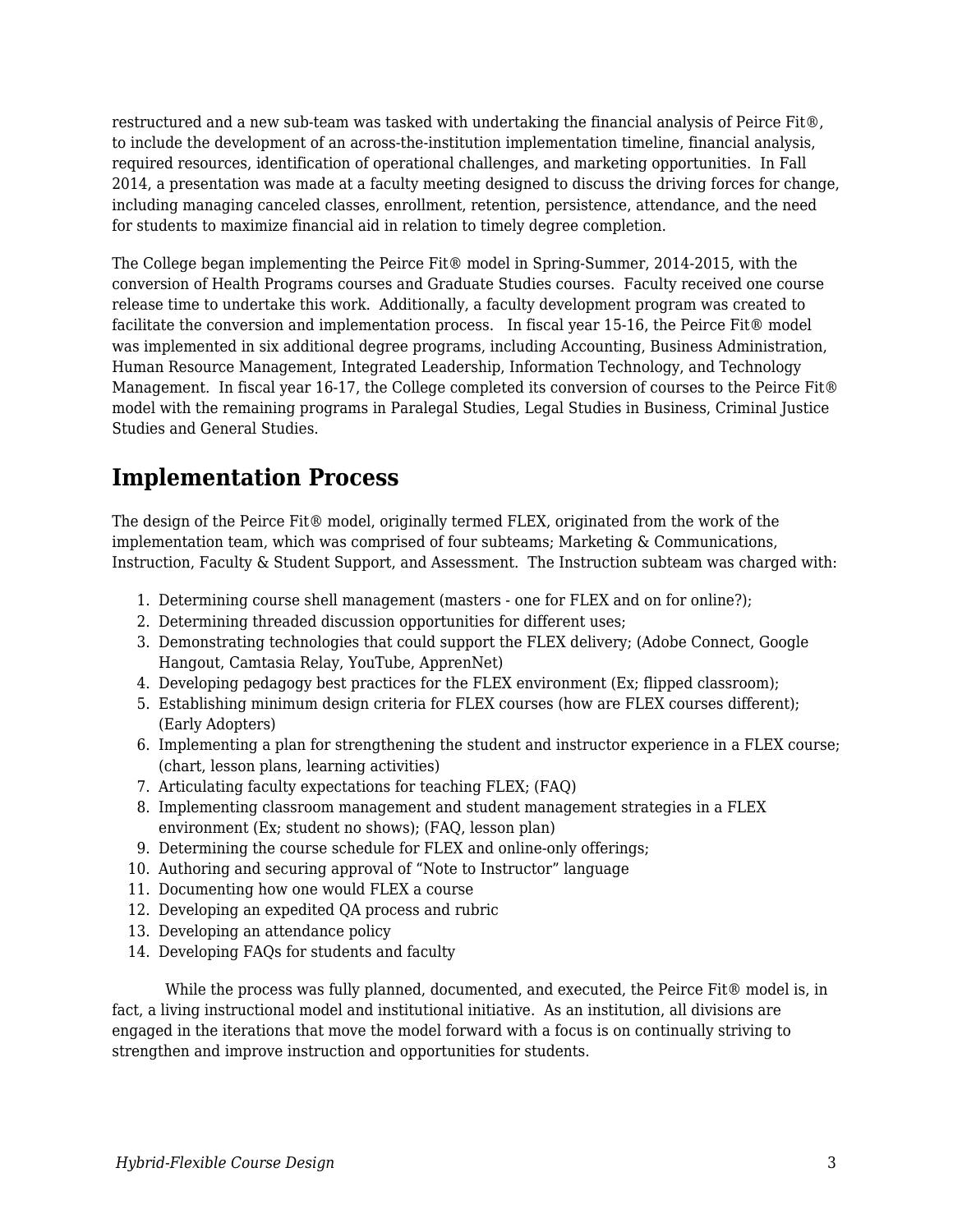# **Challenges**

The implementation of Peirce Fit® across the College was not without challenge, and we continue to refine aspects of the model as part of our ongoing learning and refinement. The brevity of the pilot phase created a sense of curiosity among the faculty as to the rationale for implementing the Peirce Fit® model. Viewed as an opportunity to engage faculty, two focus group sessions were held to garner feedback and perspectives. In 2016, focus groups were held on campus for the full-time faculty and online for the adjunct faculty. The focus groups consisted of nine probing questions related to the understanding of Peirce Fit®, perceptions, likes, challenges, classroom management strategies, perceived student perceptions, and needed support. The following themes and frequency emerged from the transcripts:

#### **Table 1**

| <b>Theme</b>                                        | Number of<br>Coding<br><b>References</b> | Number of Words<br>Coded | % of total |
|-----------------------------------------------------|------------------------------------------|--------------------------|------------|
| Impact on Teaching &<br>Learning                    | 70                                       | 2,944                    | 45%        |
| <b>Faculty Workload</b>                             | 32                                       | 1,306                    | 20%        |
| Attendance                                          | 13                                       | 634                      | 10%        |
| Flexibility                                         | 12                                       | 566                      | 9%         |
| Faculty Understanding of<br>Peirce Fit <sup>®</sup> | 14                                       | 524                      | 8%         |
| Technology                                          | 12                                       | 330                      | 5%         |
| <b>Adjunct Faculty</b>                              | 7                                        | 180                      | 3%         |
| <b>Total</b>                                        | 160                                      | 6,484                    | 100%       |

*Focus Group Themes*

Additionally, several sub-themes were identified:

#### **Table 2**

#### *Focus Group Sub-Themes*

| Theme                            | <b>Sub-Theme</b>              | <b>Sub-Theme</b>                                                               |
|----------------------------------|-------------------------------|--------------------------------------------------------------------------------|
| Impact on Teaching &<br>Learning | Student expectations          | Lesson planning, classroom<br>experience                                       |
| Faculty Workload                 | More work - teaching<br>twice | Low on-campus attendance<br>can make instruction difficult<br>/ time intensive |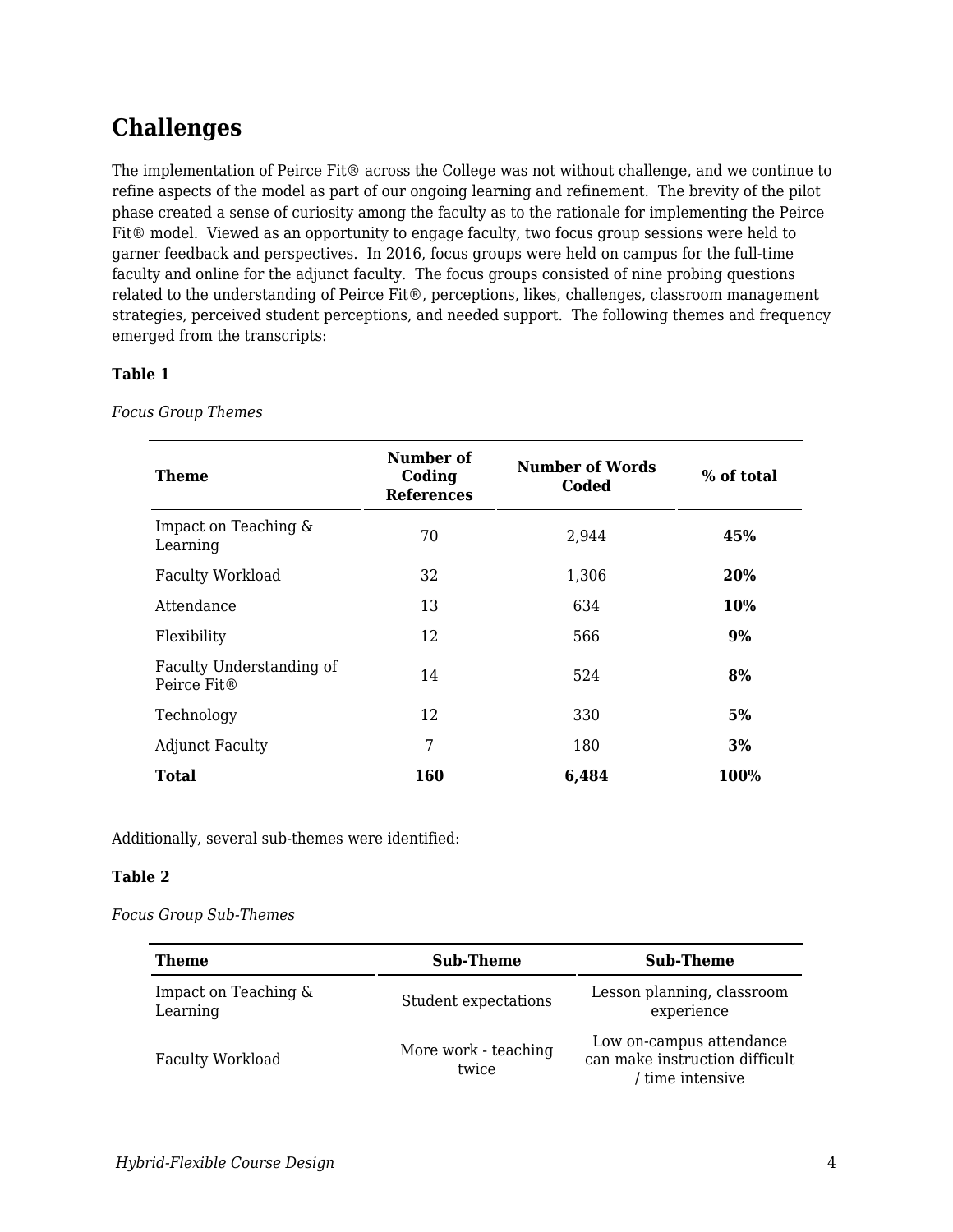| Attendance                              | Offers students a plan to<br>avoid absenteeism                                              | Planning for small on-campus<br>attendance                                                        |
|-----------------------------------------|---------------------------------------------------------------------------------------------|---------------------------------------------------------------------------------------------------|
| Flexibility                             | Student choice is<br>important for adult<br>learners                                        | Students not changing from<br>week-to-week & lack of<br>understanding of what Peirce<br>$Fit®$ is |
| Faculty Understanding of<br>Peirce Fit® | Desire for students to<br>attend at least the first<br>class on campus                      | Lack of consistency in how<br>Peirce Fit <sup>®</sup> is applied to<br>instruction                |
| Technology                              | More robust technology<br>for instruction (lecture)<br>capture and synchronous<br>delivery) | Students using cell phones<br>for assignments                                                     |
| <b>Adjunct Faculty</b>                  | Balancing the<br>requirements of Peirce<br>Fit@                                             | 1-hour wait time & concern<br>for recruitment                                                     |

The consolidated data were presented to the VPAA, and the following recommendations were adopted:

- 1. Strengthen professional development for faculty focused on instruction, teaching, and learning
- 2. Evaluate faculty workload
- 3. Ensure consistent messaging across institution related to Peirce Fit®
- 4. Adopt and implement new and more robust instructional technology tools
- 5. Survey faculty for areas in which support is needed
- 6. Evaluate foundational courses that should not be offered in Peirce Fit®

### **Impact of the Plan**

The approach was deemed successful. With a clearly articulated plan, the Peirce Fit® model was implemented in an accelerated fashion as a means to address an institutional need. As such, a quick victory was identified when data revealed a decrease in absenteeism. However, the approach which included gaining longitudinal faculty perceptions identified area of opportunity, to include the previously identified themes. For other academic institutions who aspire to innovate, it is critical to have a strong project management plan and to engage key stakeholders along the way. Success will be more likely with a cross-institutional team; a high level of coordination, and fully engaged collaboration. A testament to the success of this plan was the willingness of the faculty to be engaged and willing partners in this process, and to continually strive for the flexibility Peirce Fit® affords our students.

### **Conclusion**

The changing higher education landscape and inherent challenges lead to faculty experimentation with an innovative hybrid delivery model that would significantly alter how instruction is delivered at this College. For students, the model would provide flexibility in how they attended each class within a course, and for the College, the model pointed toward real opportunities to improve operational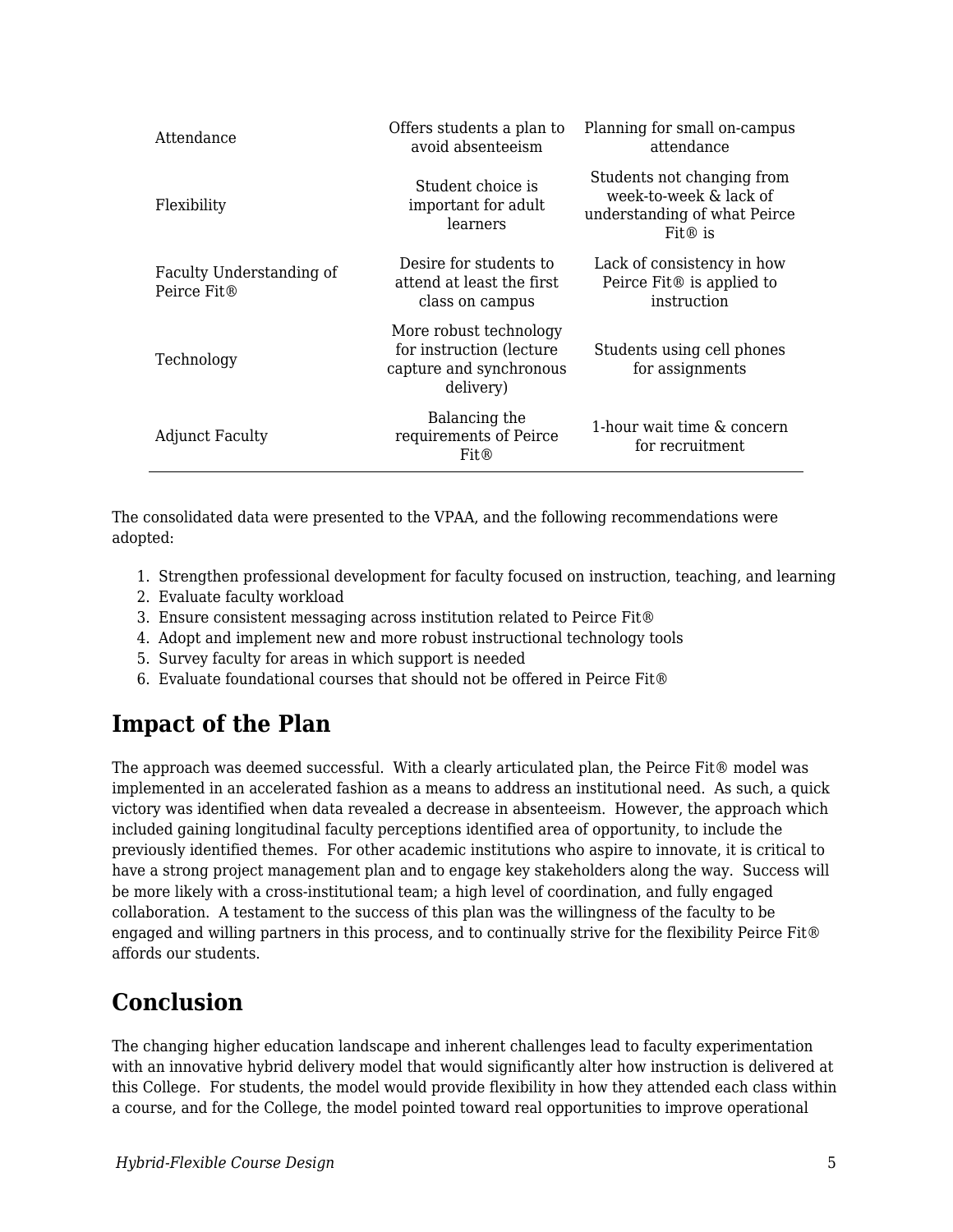efficiency. Following a pilot study, this College decided to implement the Peirce Fit® model with hopes to address challenges currently being faced.

Under the leadership of the Vice President, Academic Advancement, faculty continue to experiment, refine, and improve the Peirce Fit® model as part of the academic and curriculum planning process. In Fall 2017, the College implemented a new learning management system (LMS) called Canvas. Canvas offers more robust learning technologies than the previous LMS used at the College. In many ways, access to this new technology aligns with the Peirce Fit® model and has been a positive experience for both students and faculty in the Peirce Fit® environment. However, learning is ongoing and mastering the Peirce Fit® model has proven to be an iterative process, and each academic year, the model is improved.

### **References**

EDUCAUSE. (2010, Nov). 7 things you should know about...the HyFlex course model. *EDUCAUSE Learning Initiative.*

Malone, S. (2014). Characteristics of adult learners. *Training & Development*. 41(6).



Littlefield, C. M. & Donovan, S. (2019). Fitting Flexibility Across the Curriculum: Peirce College. In B. J. Beatty (Ed.), *Hybrid-Flexible Course Design*. EdTech Books. https://edtechbooks.org/hyflex/fitting\_flexibility